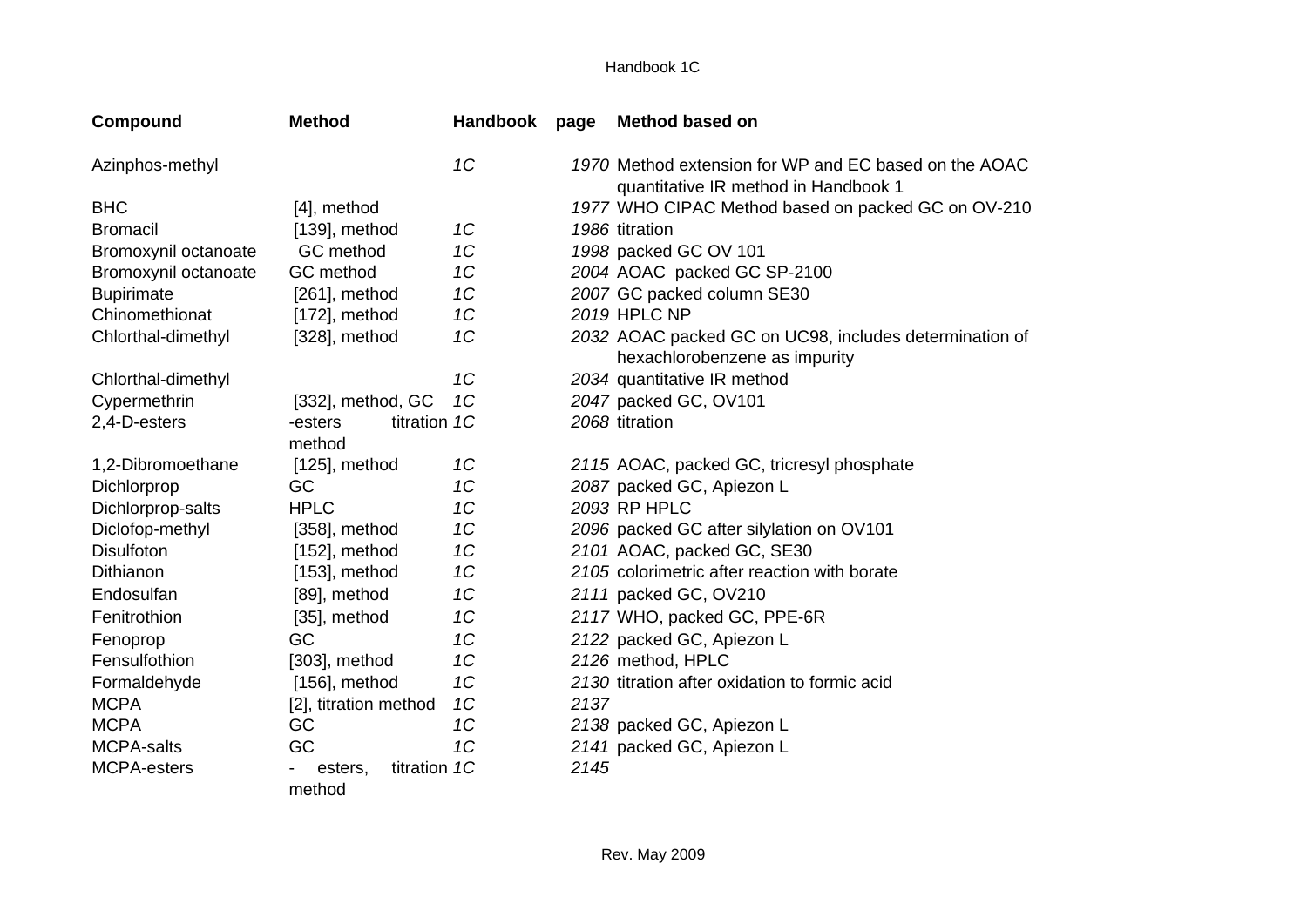| <b>Compound</b>                       | <b>Method</b>          |              | <b>Handbook</b> | page | <b>Method based on</b>                                     |
|---------------------------------------|------------------------|--------------|-----------------|------|------------------------------------------------------------|
| <b>MCPA-esters</b>                    | GC                     |              | 1C              |      | 2145 packed GC, Apiezon L                                  |
| $MCPA + 2,3,6-TBA$                    | $[2 + 49]$             |              | 1C              |      | 2148 packed GC, Apiezon L                                  |
| <b>MCPB</b>                           | [50]                   | titration 1C |                 |      | 2153 titration                                             |
|                                       | method                 |              |                 |      |                                                            |
| <b>MCPB</b>                           | GC                     |              | 1C              |      | 2154 packed GC, Apiezon L                                  |
| MCPB-salts                            | titration 1C<br>salts, |              |                 |      | 2154 titration                                             |
|                                       | method                 |              |                 |      |                                                            |
| <b>MCPB-salts</b>                     | GC                     |              | 1C              |      | 2155 packed GC, Apiezon L                                  |
| Mecoprop                              | $[51]$ GC              |              | 1C              |      | 2158 packed GC, Apiezon L                                  |
| Mecoprop-salts                        | GC                     |              | 1C              |      | 2163 packed GC, Apiezon L                                  |
| MGK 264,                              | $[345]$                |              | 1C              |      | 2166 packed GC, OV-1                                       |
| Parathion                             | $[10]$                 |              | 1C              |      | 2169 extension to CS formulations, AOAC, packed GC, OV17   |
| Parathion-methyl                      | [487]                  |              | 1C              |      | 2169 extension to CS formulations, AOAC, packed GC, OV17   |
| Piperonyl butoxide                    | [33], method           |              | 1C              |      | 2190 AOAC, packed GC, OV101                                |
| Potassium cyanate [197] [197], method |                        |              | 1C              | 2200 | AOAC, grvimetric method                                    |
| Prometon                              | $[175]$ , method       |              | 1C              |      | 2202 titration with perchloric acid in glacial acetic acid |
| Prometon                              |                        |              | 1C              |      | 2203 AOAC, packed GC, Carbowax                             |
| Pyrazophos                            | $[350]$ , method       |              | 1C              |      | 2206 NP HPLC                                               |
| Pyrethrum                             | [32], method           |              | 1C              |      | 2209 AOAC, packed GC, OV101                                |
| Pyrethrum +                           | $[32 + 33]$            |              | 1C              |      | 2209 AOAC, packed GC, OV101                                |
| piperonylbutoxide                     |                        |              |                 |      |                                                            |
| Quintozene                            | [78], method           |              | 1C              |      | 2213 AOAC, packed GC, SE30                                 |
| $2,4,5 - T$                           | [6], method            |              | 1C              |      | 2220 titration                                             |
| $2,4,5-T$                             | GC                     |              | 1C              |      | 2221 packed GC, Apiezon L                                  |
| 2,3,6-TBA                             | [49], method           |              | 1C              |      | 2225 titration                                             |
| $2,3,6$ -TBA                          |                        |              | 1C              |      | 2227 packed GC                                             |
| 2,3,6-TBA Na-salt                     | Na-salt                | titration 1C |                 |      | 2228 titration                                             |
|                                       | method                 |              |                 |      |                                                            |